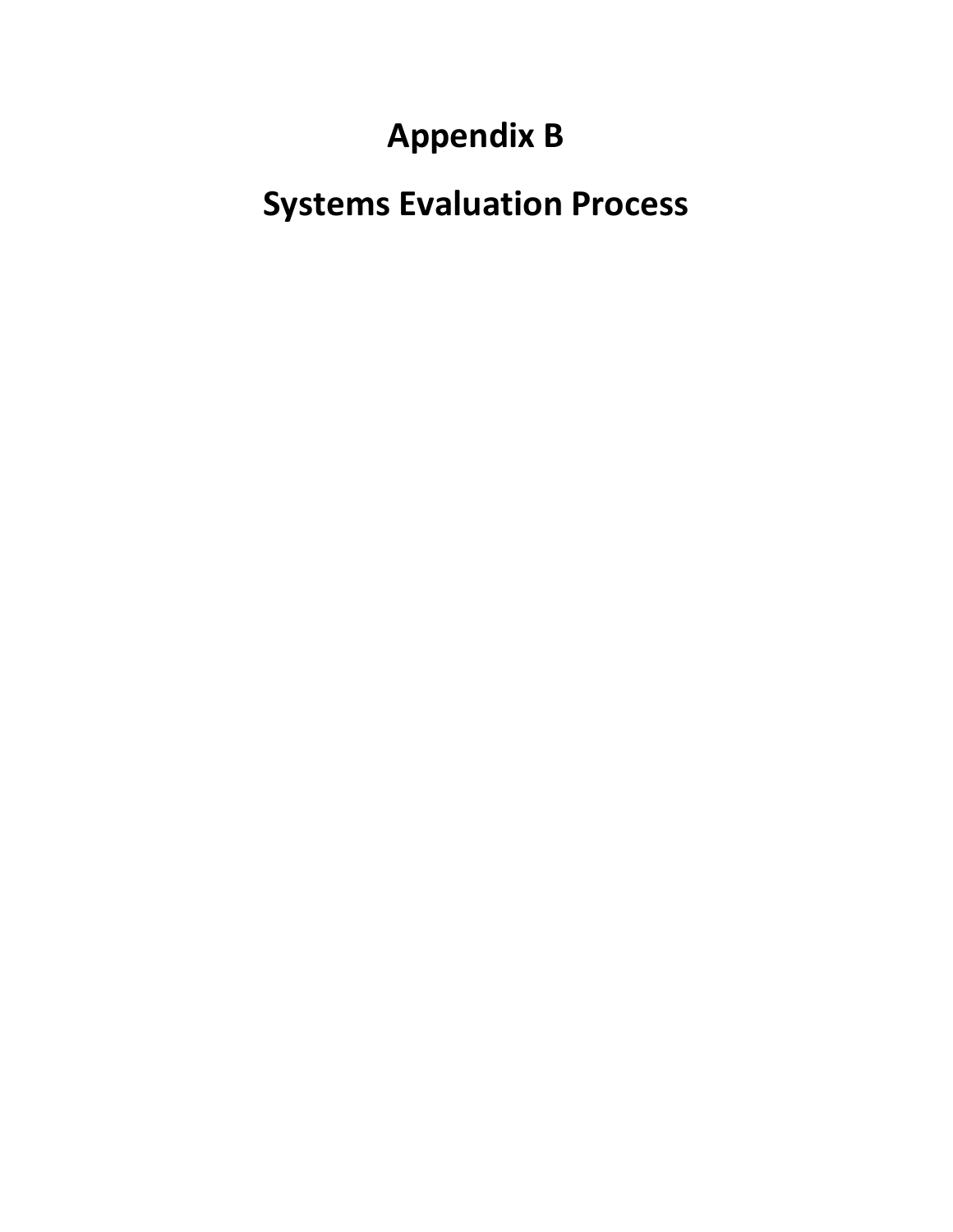This appendix defines the specific criteria used in the alternative systems evaluation process.

#### *Phase I Screening*

Phase I of the screening process included criteria that addressed the feasibility of the proposed system and attainment of study goals. These included basic engineering constraints as well as environmental criteria. The engineering and environmental criteria facilitated a fatal flaw analysis, assessing rail geometric constraints, and environmental issues that could trigger regulatory action. The criteria used to assess the overall project goals provided early identification of potentially preferred alignments.

Unless stated in the criteria description, the high, medium, low score for each criteria was based on a comparative analysis. Criteria were ranked based on deviation from the mean score that was established by combining the characteristics of all eight system alternatives. Scores that fell more than one standard deviation above the mean received a high ranking, those that fell more than one standard deviation below the mean received a low ranking. Those criteria scores within one standard deviation of the mean received a Medium ranking. The criteria evaluated in Phase I are as follows:

#### *Establish a Technically Feasible and Cost Effective Transit System*

#### **Engineering Constraints:**

- Low the existing conditions are generally suitable for the transit guideway with little to no constraints that will require costly, complex, or unusual design solutions. *EXAMPLE: transit guideway in the existing wide median of an arterial street.*
- Medium the existing conditions will require some significant modification to accommodate the transit guideway. *EXAMPLE: transit guideway in an arterial street with existing two‐way left‐turn lane. The street will require full reconstruction and traffic capacity and driveway access may be affected.*
- High the existing conditions will require complete reconstruction that may include complex design solutions to accommodate the transit guideway. It is feasible but may cause compromises to operations and/or the existing conditions. *EXAMPLE: transit guideway in a narrow roadway with frequent driveways and/or parallel on‐street parking. To create a safe condition, parking and driveways may need to be removed and/or the transit service's operations will be constrained to low speeds.*
- Fatal the design solution is unreasonably complex, has no suitability to the existing conditions, and/or would cause a permanent undesirable operating condition. *EXAMPLE: transit guideway adjacent to freight railroad alignment downtown; would require obtrusive crash‐wall arrangement on a downtown street and extensive railroad coordination during construction and operations.*

#### **Potentially Significant Impacts to ROW:**

- Low the existing ROW is fully adequate for the transit guideway and any related improvements or modifications to existing infrastructure to include the area needed for stations and platforms.
- Medium the existing ROW is mostly adequate for the transit guideway and any related improvements or modifications to existing infrastructure but may require "corner clips" and/or other small, partial ROW acquisitions to accommodate special design features such as stations, track alignment curvature, or traffic intersection modifications.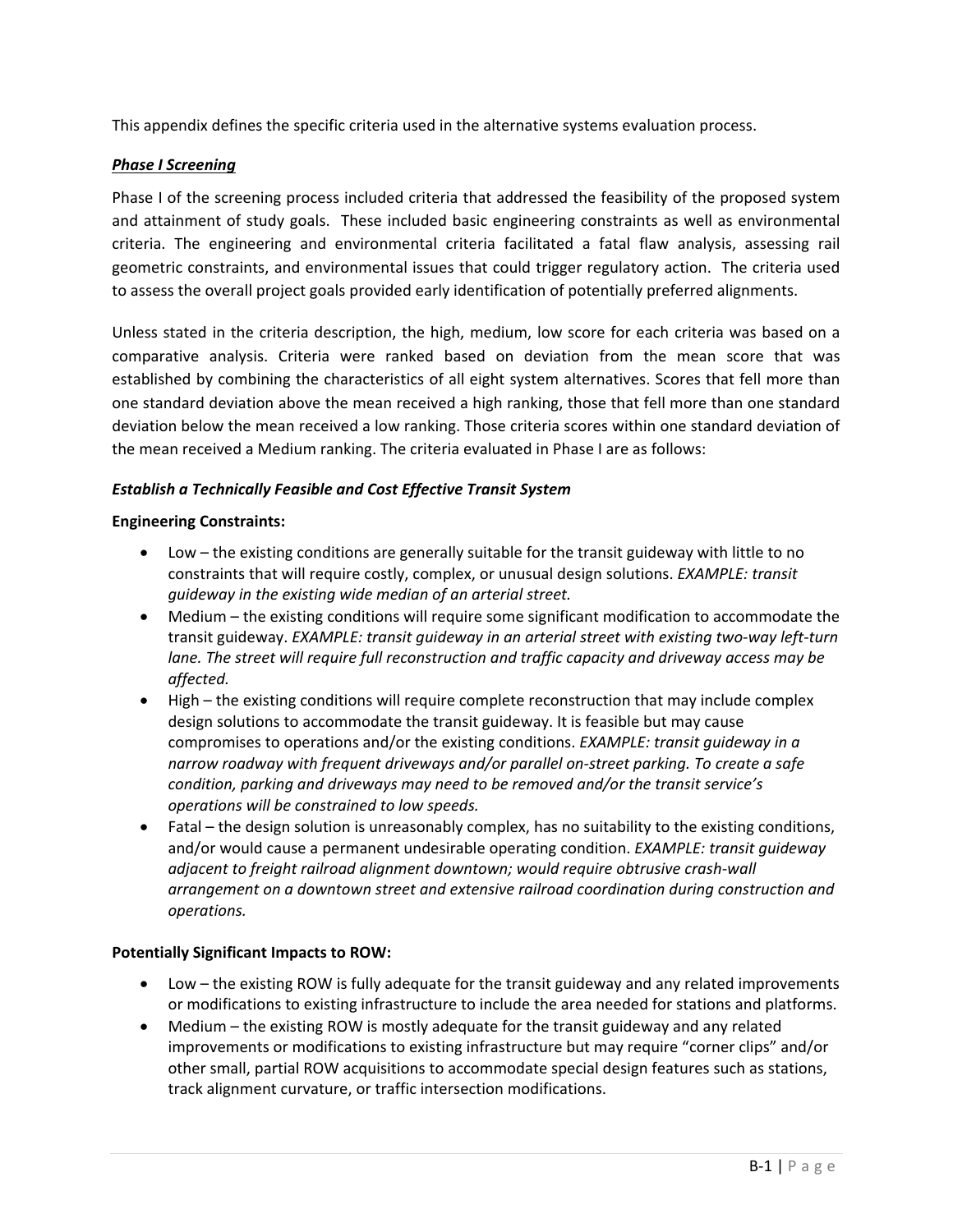High – ROW is required to accommodate the transit guideway, such as a continuous widening of an existing street ROW to accommodate improvements or a "greenfield" alignment through existing privately owned developed or undeveloped parcels.

**Opportunity to avoid, minimize, or mitigate required liability insurance provisions:** A "Yes" or "No" assessment used to describe the effect of the alternative on CSX liability costs. A "Yes" response indicates that the alternative would provide an opportunity to reduce or transfer the liability related to the crossing of existing CSX rail. A "No" response indicates that the alternative would provide no opportunity to address liability issue. In application of the factor to the evaluation matrix, "Yes" = a Low Constraint and "No" = High Constraint.

**Potentially to have a negative effect on a Historic District or Resource Group:** A quantitative assessment that identifies the length of each system that passes along/through a Florida Site File Historic Resource Group. The analysis was based on GIS data (shpo\_res\_groups\_jan14) published by the State Historic Preservation Office.

**Potential to have a Negative Effect on a Historic Structure:** A quantitative assessment that identifies the number of Florida Site File Historic Standing Structures within 100 feet of an alignment. The analysis was based on GIS data (shpo\_structures\_jan14) published by the State Historic Preservation Office.

**Potential to have a Negative Effect on a Historic Bridge:** A quantitative assessment that identifies the number of Florida Site File Historic Bridges within 50 feet of an alignment. The analysis was based on GIS data (shpo bridges jan14) published by the State Historic Preservation Office.

**Potential to have a Negative Effect on a Historic Cemetery:** A quantitative assessment that identifies the number of Florida Site File Historic Cemeteries within 50 feet of an alignment. The analysis was based on GIS data (shpo cemeteries jan14) published by the State Historic Preservation Office.

**Potential to have a Negative Effect on a Park:** A quantitative assessment that identifies the number of Parks directly impacted by an alignment. The analysis was based on GIS data (gc parksbnd jan14) published by the State of Florida.

**Potential to have a Negative Effect on a Wetland:** A quantitative assessment that identifies the length of each system that passes within a designated wetland. The analysis was based on GIS data (nwip\_oct13) published as part of the National Wetlands Inventory.

**Potential to have a Negative Effect on a Floodplain:** A quantitative assessment that identifies the length of each system that passes within a designated Floodplain (A, AE, or V). The analysis was based on GIS data (fema9629) published by the Federal Emergency Management Agency.

### *Maximize System Flexibility and Utilization of Assets*

**Percent of the Alignment that Utilizes Dedicated Transit Envelope (Marion St. or I‐275):** A quantitative assessment that identifies the length of each system that passes within a dedicated transit corridor. Two such corridors have been identified within the City of Tampa and include the Marion Street Transit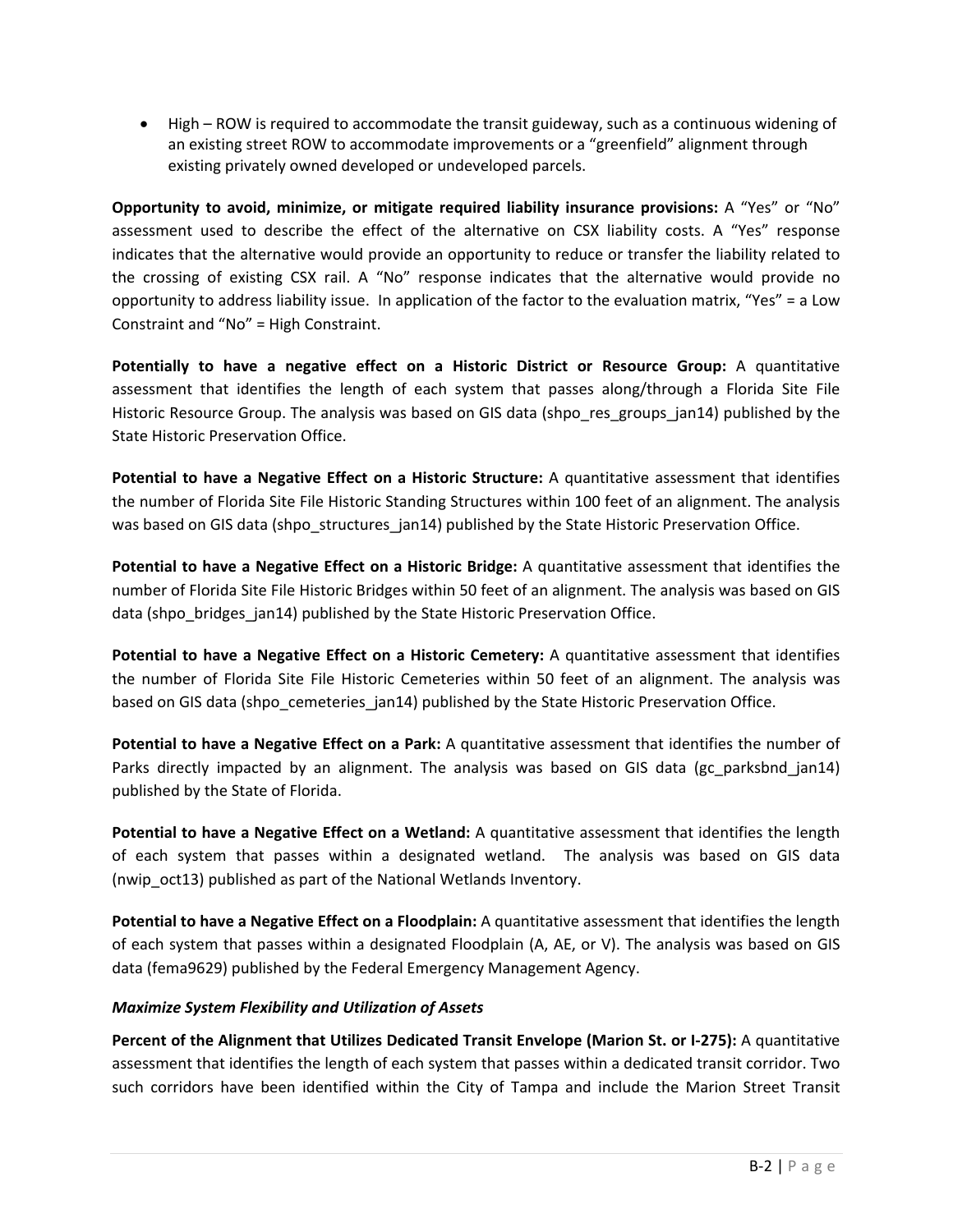Corridor which extends from Whiting to the Marion Transit Center and the I‐275 Transit Corridor which will occupy the median of I-275 from the Bay to just west of the I-4 Interchange.

**Percent of the Alignment that Utilizes an Existing CSX corridor:** A quantitative assessment that identifies the length of each system that passes along an existing CSX rail corridor. The analysis was based on GIS data (rails transtat 2014) published by the Florida Department of Transportation.

**Percent of the Alignment that Utilizes Existing TECO Line Streetcar Corridor:** A quantitative assessment that identifies the length of each system that passes along the existing TECO Line Streetcar corridor. The analysis was based on GIS data developed from aerial analysis depicting the existing system.

#### **Does the Alignment Enhance, Limit, or Have No Effect on the Development of Other Rail Alternatives:**

- Good The transit guideway in this location is able to accommodate the typical operational characteristics of the mode and would be a compatible piece of a cohesive transit system. *EXAMPLES: Tram on urban arterials, Light Rail in the median of a highway or wide boulevard, FRA‐compliant Commuter Rail in an existing heavy‐rail corridor.*
- Fair The transit guideway, though technically feasible, may not be completely consistent with the typical operational characteristics of the mode and could potentially create a "pinch point" or complex operational condition. *EXAMPLES: Tram on residential streets or freeway medians, Light Rail adjacent to operational freight lines or on downtown streets, Commuter Rail within street ROW.*
- Poor The transit guideway would not be compatible with the typical operational characteristics of the mode and would constrain the system operationally. *EXAMPLES: Light Rail on narrow residential streets, Commuter Rail on dense urban or downtown streets.*

#### *Phase II Screening*

Phase II of the screening process includes criteria that address system benefit. This involved a qualitative assessment of impacts to economic activity and mobility. Evaluation of potential benefits helps to provide decision makers with a means of focusing future systems on the improvement of specific elements within the community.

Unless stated in the criteria description, the High, Medium, Low score for each criterion is based on a comparative analysis. Criteria were ranked based on deviation from the mean score that was established by combining the characteristics of all eight system alternatives. Scores that fall more than one standard deviation above the mean received a High ranking, those that fell more than one standard deviation below the mean received a Low ranking. Those criteria scores within one standard deviation of the mean received a Medium ranking. The criteria evaluated in Phase II are as follows:

#### *Support Redevelopment, Economic Development, and Create Revenue*

Land Designated for use as Parking with a Building Value < \$250,000 or a Lot Value that Exceeds the Building Value by 2.5x or More: identifies the total acreage of potentially underutilized property within ¼ mile of an alternative. Based on elements of a methodology used in Clark County Washington that assessed future land development patterns, the analysis identifies areas for potential redevelopment. Property value information was taken from Hillsborough County Property Appraiser's parcel data. The analysis compares building value to parcel value.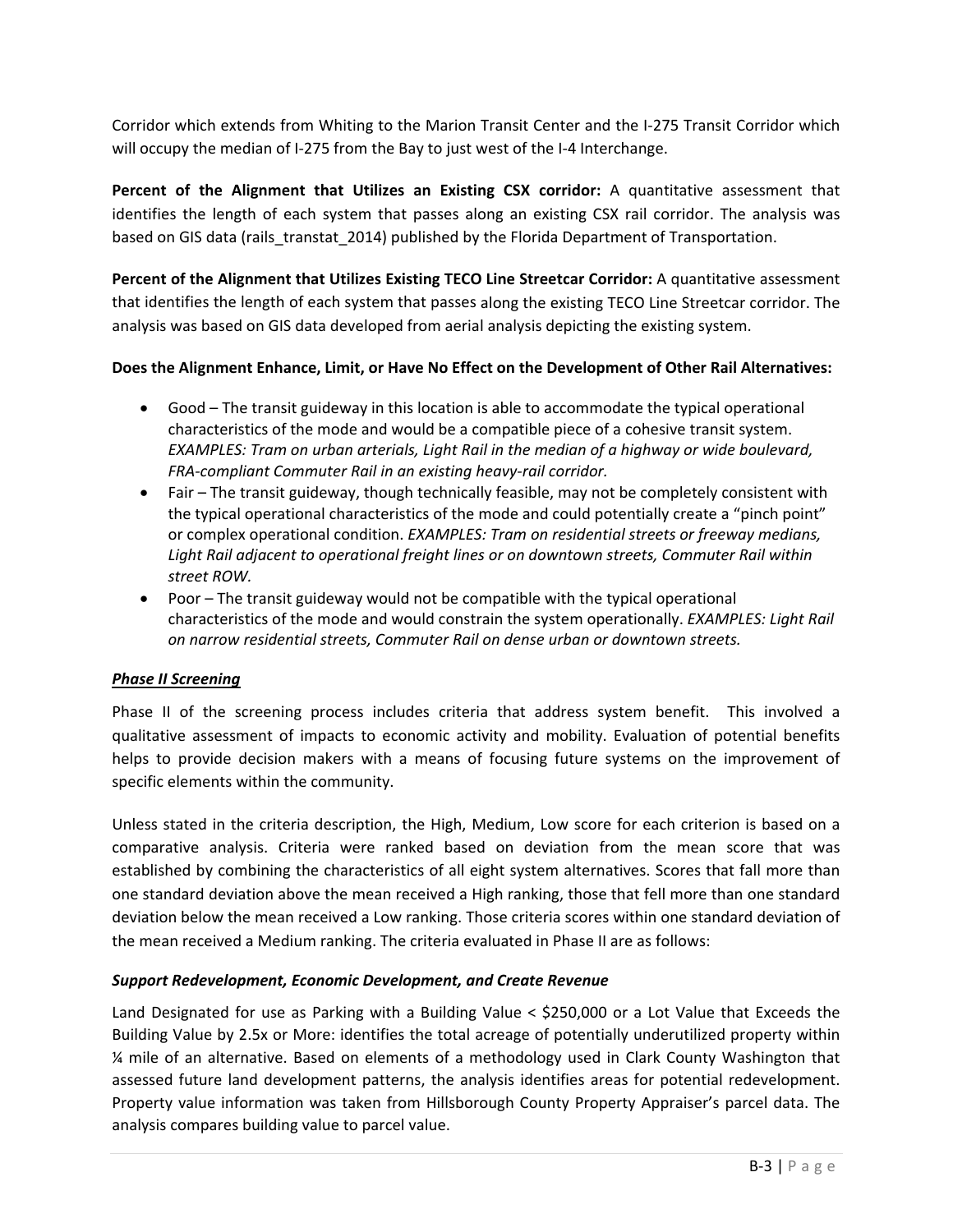**Infill Development Opportunity** ‐ Vacant Land: identifies the total acreage of vacant land within ¼ mile of an alternative based on Hillsborough County Property Appraiser's parcel data. The analysis identifies parcels that are coded as vacant by the Department of Revenue Code.

**Future Population (2040) within one quarter‐mile:** total projected 2040 population within ¼ mile of each alternative. The analysis is based on results of the TBRPM, and uses the population estimates by TAZ.

**Future Employment (2040) within one quarter‐mile:** total projected 2040 employment within ¼ mile of each alternative. The analysis is based on results of the TBRPM, and uses employment estimates by TAZ.

#### *Enhance Mobility Into and Within Downtown Tampa*

**Number of direct connections to existing TECO Line Streetcar Stations:** the total number of Stations that will be served by an alternative. The analysis was based on manual count of stops along each alignment.

**Number of connections to existing TECO Line Streetcar stations within one quarter‐mile:** the number of stations within ¼ mile of an alternative. A GIS based buffer analysis was used to identify the number of proximate stations.

**Number of districts to which the service has direct connection**: the number of central city markets/neighborhoods accessed by each alternative. Based on a modification of the neighborhoods map produced in the InVision Plan, the assessment sums the number of individual neighborhoods crossed by each alternative.

**Number of Major Activity Centers served by each facility within one quarter‐mile of each alignment:** the number of activity centers served by each alternative. The based on a shapefile (Points of interest) produced by the City of Tampa that identifies major points of interest within the City of Tampa. The assessment used a buffer analysis to identify the number of activity centers that fall within  $\frac{1}{4}$  mile of each alternative.

**Provides Service to Racial Minority Group:** the length of each alternative that passes through a "High Minority" area. Based on current US Census Data (2012 ACS 5yr Estimate). The analysis identified US Census Block Groups that contain a minority population at rates greater than that of the county overall. The analysis reported the length of each alternative that passes through the "High Minority" block groups.

**Provides Service to Ethnic Minority Group:** the length of each alternative that passes through a "High Hispanic" area. Based on current US Census Data (2012 ACS 5yr Estimate), the analysis identified US Census Block Groups that contain a Hispanic population at rates greater than that of the county overall. The analysis reported the length of each alternative that passes through the "High Hispanic" block groups.

**Provides Service to Low Income Group:** the length of each alternative that passes through a "Low‐ Income" area. Based on current US Census Data (2012 ACS 5yr Estimate), the analysis identified US Census Block Groups that contain a low‐income population at rates greater than that of the county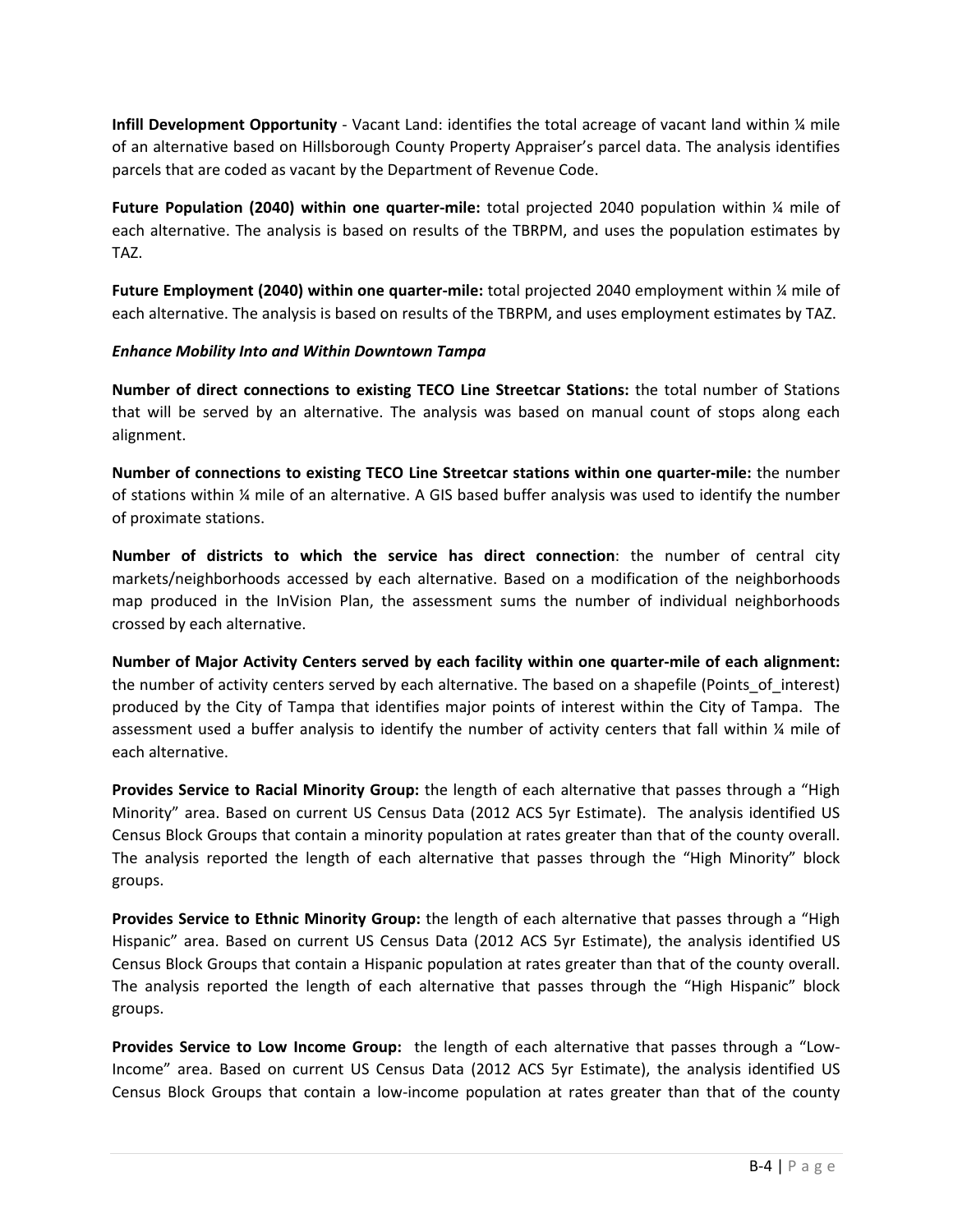overall. The analysis reported the length of each alternative that passes through the "Low-Income" block groups.

**Existing Residential Units Within One Quarter‐Mile:** based on 2013 parcel level Hillsborough County Property Appraiser Data. The assessment identifies the number of existing housing units within % mile of each alternative. The assessment was done through the use of a GIS based buffer analysis.

**Existing Commercial Use Within One Quarter‐Mile:** based on 2013 parcel level Hillsborough County Property Appraiser Data. The assessment identified commercial use based on Department of revenue (DOR) use codes. The assessment identified the total square footage of commercial use within ¼ mile of each alternative. The assessment was done through the use of a GIS based buffer analysis.

**Serves Existing Population Centers:** total (2010) population within ¼ mile of each alternative. The analysis was based on data from the TBRPM by TAZ.

**Serves Existing Employment Centers:** total (2010) employment within ¼ mile of each alternative. The analysis was based on data from the TBRPM by TAZ.

**Does the alignment connect to the Marion Transit Center (Downtown Intermodal Site):** A "Yes" or "No" assessment that identifies the presence of a connection with the Marion Transit Center. In application of the factor to the evaluation matrix, "Yes" = a High value and "No" = a Low value.

**Does the alignment connect to the HART MetroRapid:** A "Yes" or "No" assessment that identifies the presence of a connection with the MetroRapid system. In application of the factor to the evaluation matrix, "Yes" = a High value and "No" = a Low value.

**Bus Stops that fall within one quarter‐mile of the alignments:** the number of bus stops that fall within ¼ mile of each alternative. Based on 2013 HART bus stop data (HART\_Stops), the analysis utilized a GIS buffer analysis to identify the number of stops present.

**Major Pedestrian and Bike facilities that intersect alignment:** the pedestrian and bicycle infrastructure intersected by each alternative. The assessment identifies the number of Coast bike share stations, greenways and trails, Special Pedestrian Streets (as designated in the InVision Plan), and designated bike lanes that intersect each alternative. Based on locally digitized maps, the analysis utilized GIS to identify the number of bike/ped elements present.

**Major Pedestrian and Bike facilities that are within one quarter‐mile of alignment:** the pedestrian and bicycle infrastructure that falls within ¼ mile of each alternative. The assessment identifies the number of Coast bike share stations, greenways and trails, Special Pedestrian Streets (as designated in the InVision Plan), and designated bike lanes that fall within the ¼ mile buffer of each alternative. Based on locally digitized maps, the analysis utilized GIS to identify the number of bike/ped elements present within the ¼ mile buffer.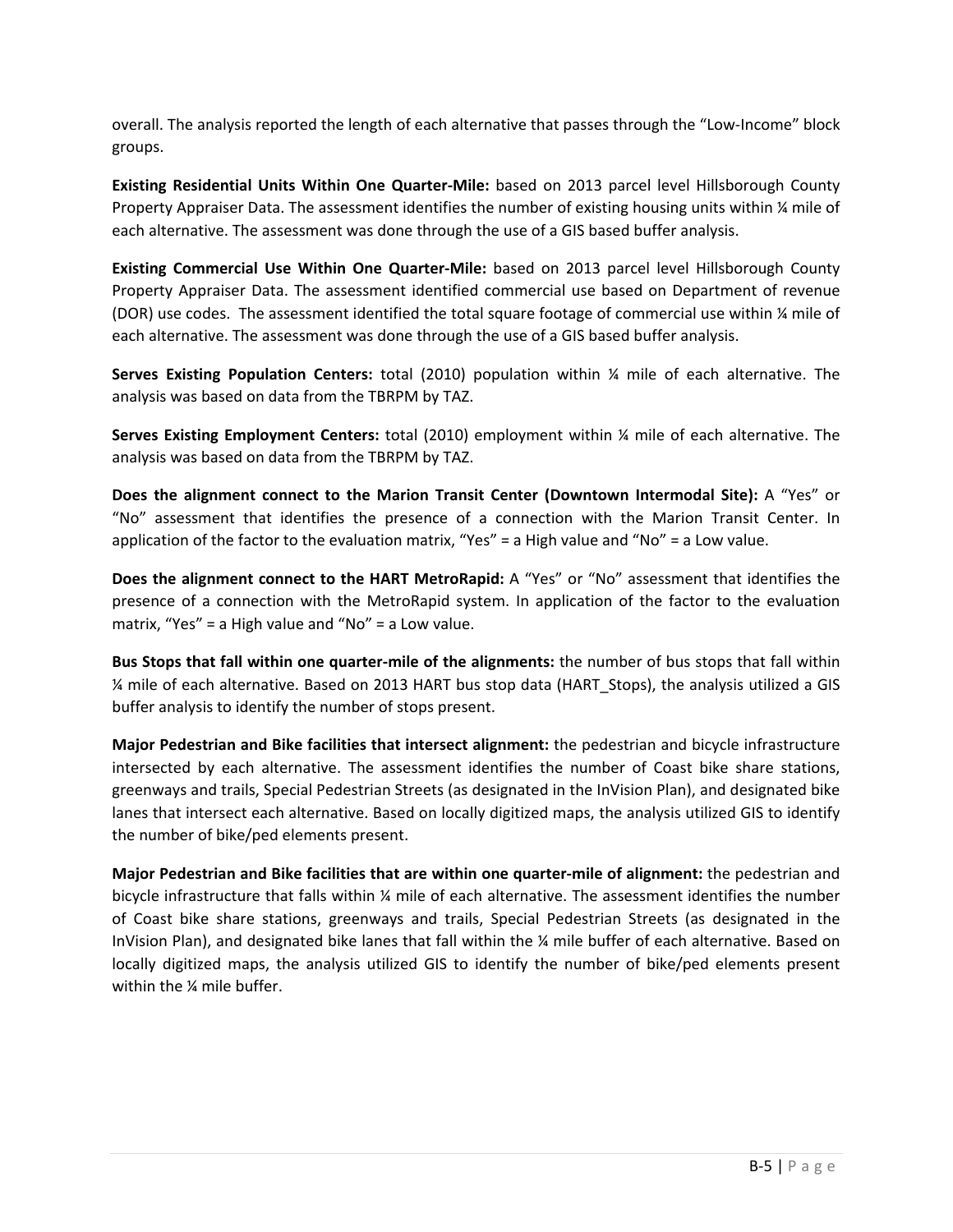# **Appendix C**

# **Costs Estimation Methodology**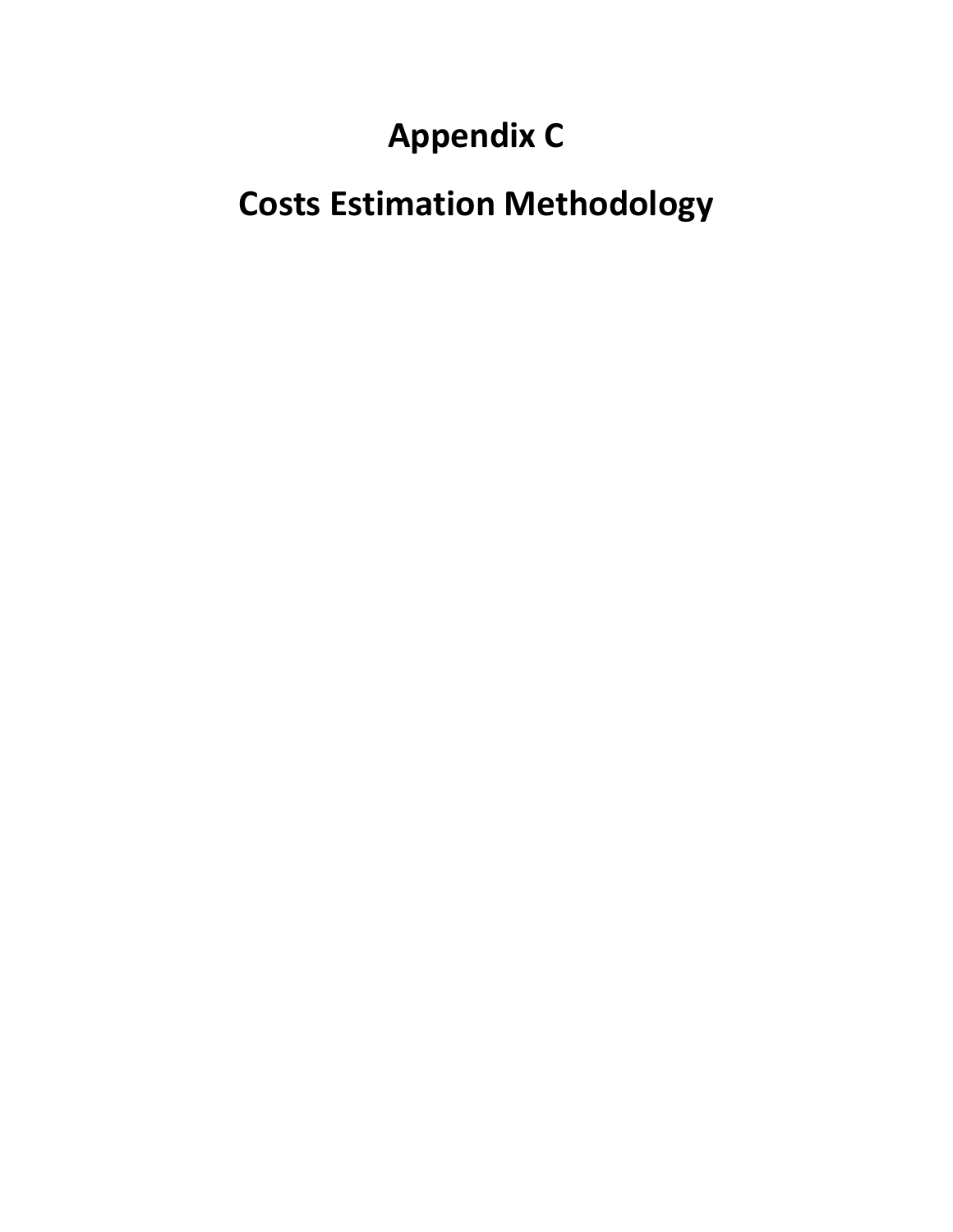### **COSTS ESTIMATION METHODOLOGY**

The rough order‐of‐magnitude (ROM) costs were calculated with a "top‐down" method. Total capital cost data from similar systems in the US were extrapolated adjusted according to the conditions of this study. This was done by applying per-mile costs for other systems with certain characteristics to portions of the study routes that have similar characteristics.

The goal of this effort was to enable relative comparisons between the systems. The actual cost of a system could reasonably be expected to fall within the ranges provided but is subject to countless other external factors/unknowns. All external factors/unknowns being equal, we are confident in the relative comparability of the system ROM cost ranges.

General assumptions/notes:

- Upgrade to existing TECO Line Streetcar to accommodate other technology was included as applicable.
- Extra cost for Hillsborough River crossing was not specifically included but is assumed to fit within the contingency range.
- Extra cost for modification of existing CSX crossing or installation of new CSX crossing downtown was not specifically included but is assumed to fit within the contingency range of 30%.
- Extra cost for operating agreements, liability insurance, or other payments (e.g., to CSX) were not specifically included but are assumed to fit within the contingency range.
- Cost estimates for long-term recommendations (Section 9.2) were not adjusted for inflation.

**Order‐of‐Magnitude Capital Cost:** This was calculated based on approximate order‐of‐magnitude costs for similar systems in the United States. Costs were calculated, generally, using comparable per-mile costs and validated by comparing the estimates to actual comparable system costs. This includes all capital costs (guideway, stations, power systems, vehicles, ROW) for a reasonable system build-out. A per‐mile capital cost was assigned to each segment of the systems as a function of:

- Functional Density *(Urban, Suburban) –* It is assumed that costs increase relative to the density of the existing built environment.
- Mode *(Light Rail, Tram, Commuter Rail)* Comparable costs were determined by reviewing similar projects across the United States by mode.
- Type of Existing Conditions *(developed lot, existing railroad or TECO, local street, arterial street, highway)* – These classifications were used to determine the probable extent of capital improvements that would be necessary per mode based on the existing conditions.